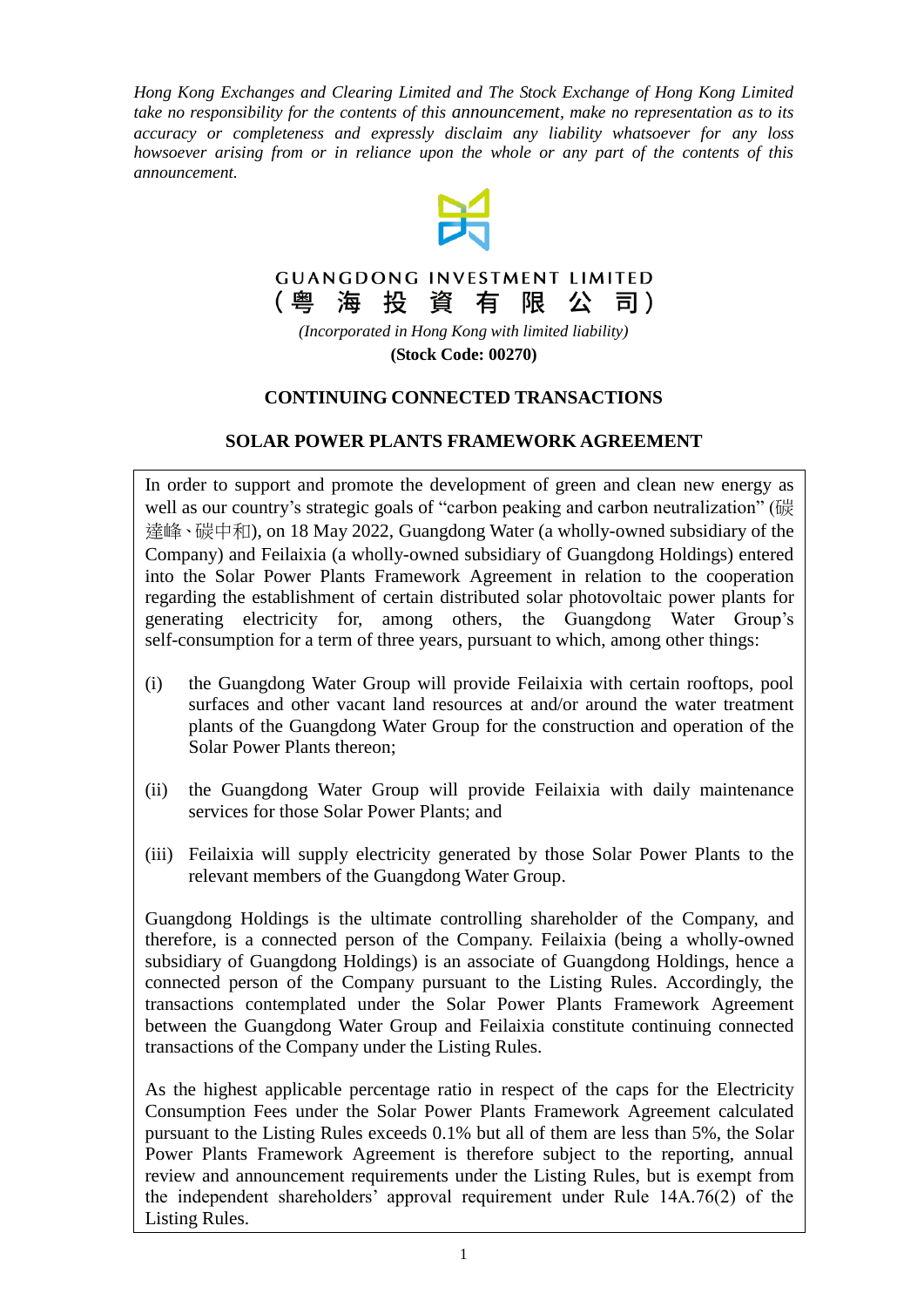### **SOLAR POWER PLANTS FRAMEWORK AGREEMENT**

On 18 May 2022, Guangdong Water (a wholly-owned subsidiary of the Company) and Feilaixia (a wholly-owned subsidiary of Guangdong Holdings) entered into the Solar Power Plants Framework Agreement in relation to the cooperation regarding the establishment of certain distributed solar photovoltaic power plants for generating electricity for, among others, the Guangdong Water Group's self-consumption for a term of three years.

A summary of the salient terms of the Solar Power Plants Framework Agreement is set out below:

| Date:                    | 18 May 2022                                                                                                                                                                                                                                                                                                                                                                        |  |
|--------------------------|------------------------------------------------------------------------------------------------------------------------------------------------------------------------------------------------------------------------------------------------------------------------------------------------------------------------------------------------------------------------------------|--|
| <b>Parties:</b>          | (1) Guangdong Water; and                                                                                                                                                                                                                                                                                                                                                           |  |
|                          | (2) Feilaixia                                                                                                                                                                                                                                                                                                                                                                      |  |
| Term:                    | 1 June 2022 to 31 May 2025 (both days inclusive)                                                                                                                                                                                                                                                                                                                                   |  |
| Scope of<br>cooperation: | The parties to the Solar Power Plants Framework Agreement<br>have agreed to cooperate with each other in the following<br>manner:                                                                                                                                                                                                                                                  |  |
|                          | (i)<br>the Guangdong Water Group will provide Feilaixia with<br>certain rooftops, pool surfaces and other vacant land<br>resources at and/or around the water treatment plants of the<br>Guangdong Water Group for the construction and<br>operation of the Solar Power Plants thereon in return for<br>the Resource Usage Fees; and                                               |  |
|                          | the Guangdong Water Group will also provide Feilaixia<br>(ii)<br>with daily maintenance services (including but not limited<br>to equipment inspection, panel monitoring and operating,<br>defect reporting, emergency treatment, safety management,<br>and related accounting and administrative services) for<br>those Solar Power Plants in return for the Maintenance<br>Fees. |  |
|                          | Feilaixia is responsible for financing, constructing and operating<br>the Solar Power Plants at its own costs and the Guangdong Water<br>Group is not required to provide any funds in relation thereto.<br>The Solar Power Plants shall be owned by Feilaixia, hence any<br>income generated by those Solar Power Plants shall also belong<br>to Feilaixia.                       |  |
|                          | Upon commencement of the operation of a Solar Power Plant at<br>the relevant water treatment plant, the relevant member of the<br>Guangdong Water Group will purchase electricity generated by<br>that Solar Power Plant for the operation of the relevant water<br>treatment plant and pay Feilaixia the relevant Electricity                                                     |  |

Consumption Fees.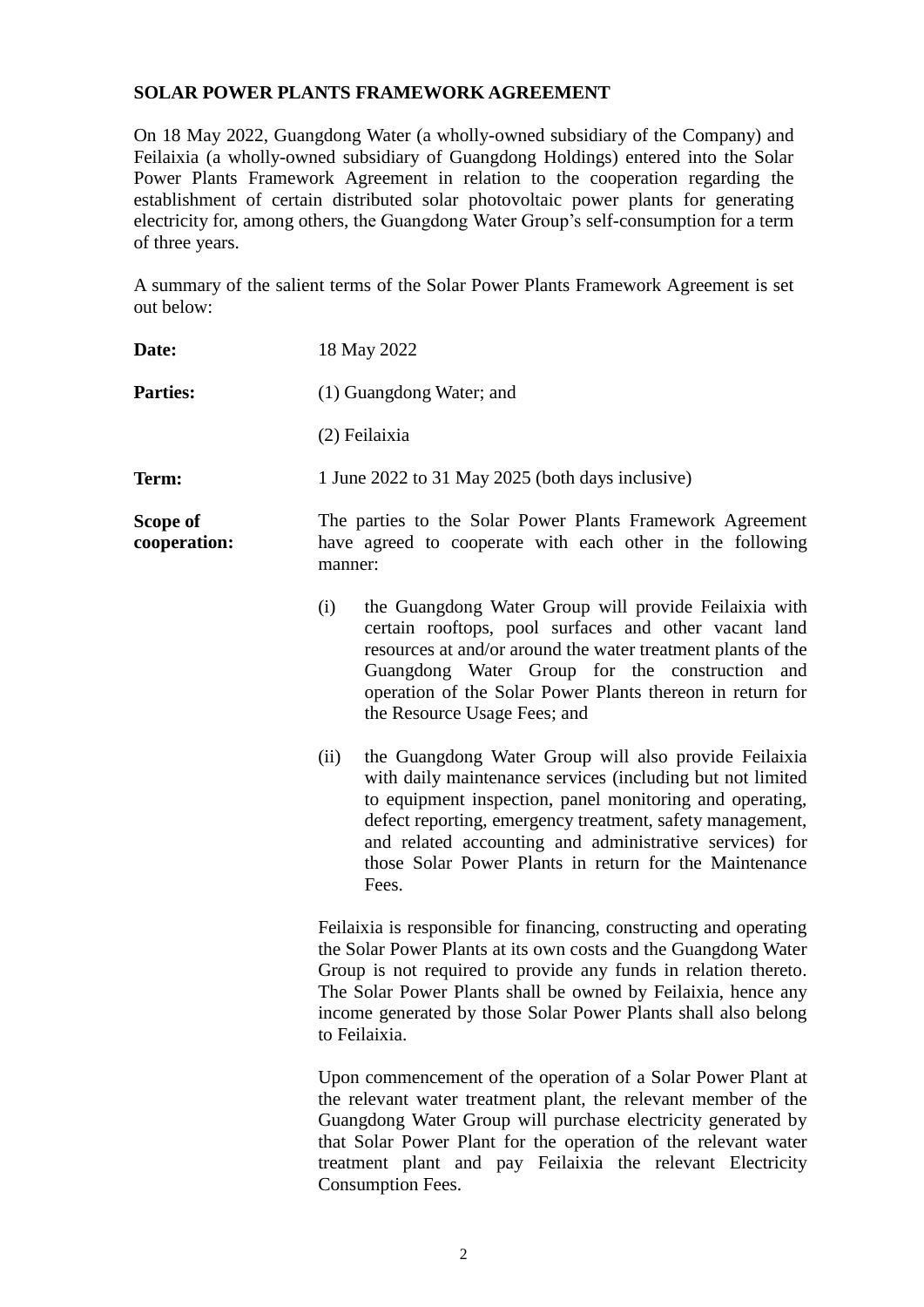**Specific Agreements:** During the term of the Solar Power Plants Framework Agreement, the member(s) of the Guangdong Water Group may from time to time enter into the Specific Agreements with Feilaixia for the cooperation regarding each solar power plant project at the relevant water treatment plant in accordance with the principles and provisions of the Solar Power Plants Framework Agreement, and the Specific Agreement will set out the specific terms and settlement details for each relevant cooperation.

**Pricing policy and payment term:** The parties to the Solar Power Plants Framework Agreement have agreed as follows:

- (i) each transaction contemplated under the Solar Power Plants Framework Agreement will be negotiated on an arm's length basis to ensure the relevant pricing terms are on normal commercial terms and no less favourable than those being offered, if any, by the Independent Third Parties to the Group for comparable transactions;
- (ii) the Resource Usage Fees shall be calculated based on the actual area of the relevant sites available for the establishment of the Solar Power Plants and their rates shall be determined after arm's length negotiations taking into account the sunlight quantity, actual electricity consumption volume and rate, construction conditions of the relevant site available for the establishment of the relevant Solar Power Plant, and with reference to the results of relevant market research (including the study of market precedents of similar distributed solar photovoltaic projects carried out by other PRC state-owned enterprises which are the Independent Third Parties);
- (iii) the Maintenance Fees shall be calculated based on the actual peak power capacities of the installed system of the relevant Solar Power Plants and their rates shall be determined after arm's length negotiations taking into account the peak power capacities of the installed system of the relevant Solar Power Plants, the nature and standard of the services required and the anticipated operational costs (such as labour costs and administrative costs), and with reference to the results of relevant market research (including the study of market precedents of similar distributed solar photovoltaic projects carried out by other PRC state-owned enterprises which are the Independent Third Parties);
- (iv) the Electricity Consumption Fees shall be calculated based on the actual electricity consumption and the relevant electricity price (exclusive of tax) on the supply of electricity determined by the local power supply government bureau where the relevant water treatment plant is located, which is subject to adjustment from time to time (the "**Bureau Electricity Price**");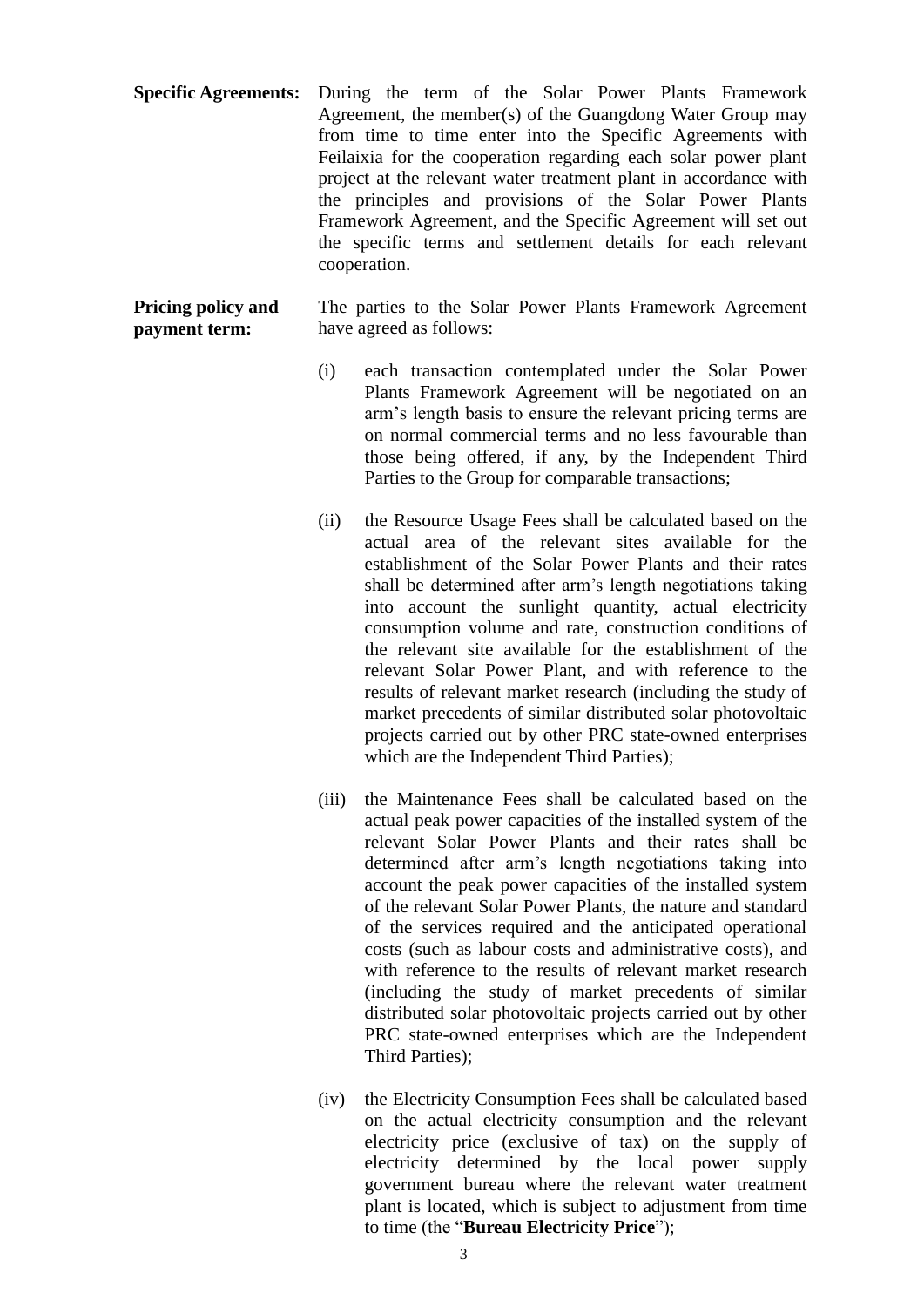- (v) in determining each of the Resource Usage Fees, the Maintenance Fees and the Electricity Consumption Fees, Guangdong Water Group shall (a) refer to similar transactions with the Independent Third Parties or, (b) in the event the Guangdong Water Group has not previously entered into any similar transactions, it shall refer to the standard price promulgated by the relevant government authorities or those paid or charged by at least two companies which are Independent Third Parties for comparable transactions, so as to negotiate with Feilaixia and ensure that those fees are fair and reasonable and the terms are no less favourable than those offered by other Independent Third Parties; and
- (vi) subject to the relevant Specific Agreements, the Resource Usage Fees and the Maintenance Fees shall be settled on quarterly, half-yearly or yearly basis (where applicable), and the Electricity Consumption Fees shall be settled on monthly, quarterly, half-yearly or yearly basis (where applicable). It is expected that all payments for the Electricity Consumption Fees to be made by the Guangdong Water Group would be made in cash from its internal financial resources.

#### **Caps and basis of determination**

As the Guangdong Water Group and Feilaixia has yet to start any cooperation regarding the establishment of the distributed solar photovoltaic power plants before signing the Solar Power Plants Framework Agreement, no relevant historical transaction figure is available. It is preliminarily contemplated by the parties to start carrying out the said cooperation under the Solar Power Plants Framework Agreement for the period from 1 June 2022 to 31 December 2022 at approximately 57 water treatment plants suitable for the development, construction and operation of the Solar Power Plants, which are mainly located in Guangdong, Jiangsu, Hebei and Hainan in the PRC. Based on the development plan and potential expansion of the Guangdong Water Group, it is expected that there will be approximately 57, 68, 73 and 76 water treatment plants which will carry out cooperation under the Solar Power Plants Framework Agreement (the "**Selected Water Treatment Plants**") during the period from 1 June 2022 to 31 December 2022, the year ending 31 December 2023, the year ending 31 December 2024 and the period from 1 January 2025 to 31 May 2025, respectively.

Pursuant to the Solar Power Plants Framework Agreement, the relevant caps (i.e. the maximum aggregate transaction amounts for the relevant periods) for the transactions contemplated under the Solar Power Plants Framework Agreement are as follows: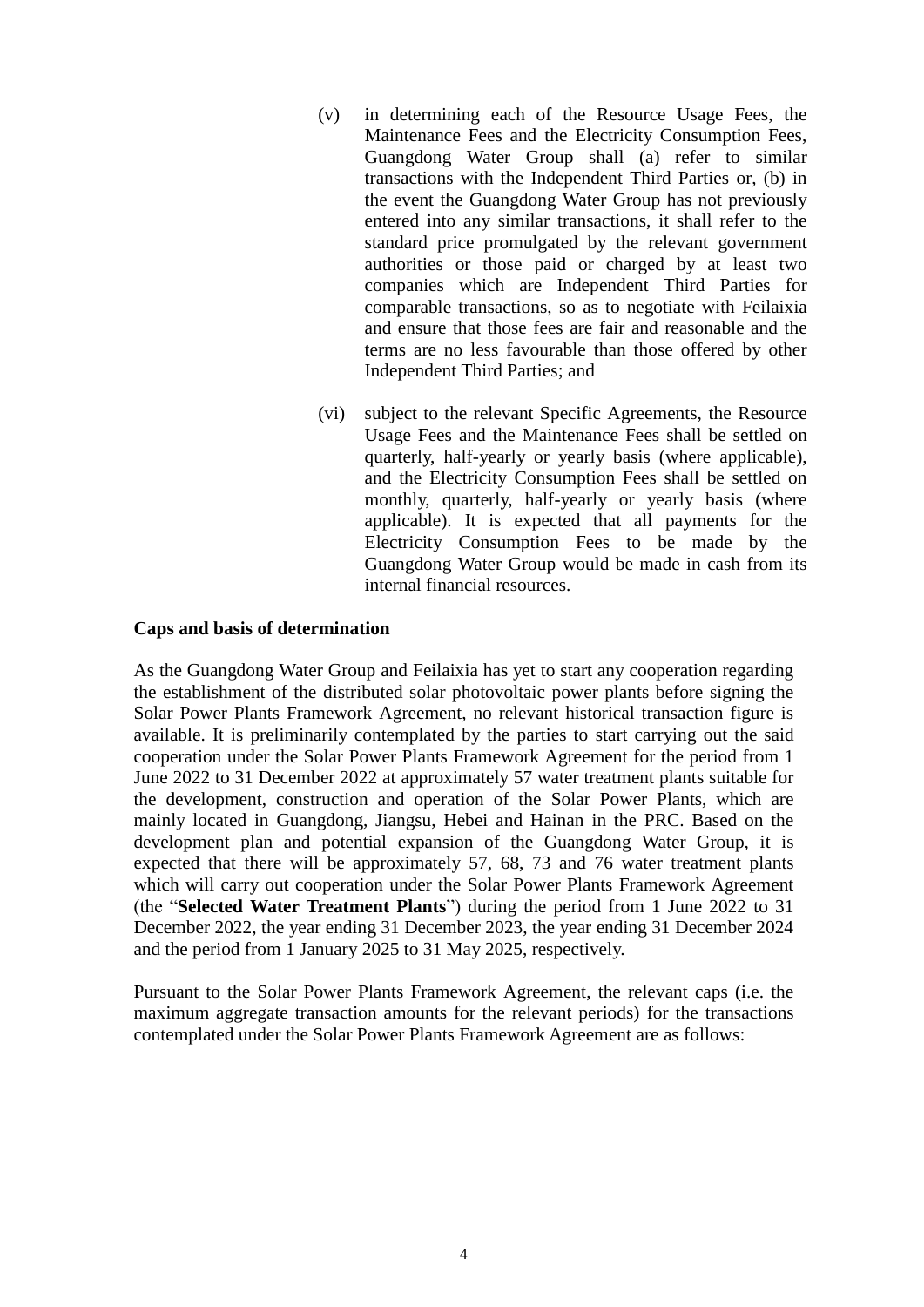#### *Resource Usage Fees and Maintenance Fees*

|      | For the period from<br>1 June 2022 to<br>31 December 2022<br>(RMB) | For the year ending<br>31 December 2023<br>(RMB) | For the year ending<br>31 December 2024<br>(RMB) | For the period from<br>1 January 2025 to<br>31 May 2025<br>(RMB) |
|------|--------------------------------------------------------------------|--------------------------------------------------|--------------------------------------------------|------------------------------------------------------------------|
| Caps | 500,000                                                            | 3,000,000                                        | 3,300,000                                        | 1,500,000                                                        |
|      | (equivalent to                                                     | (equivalent to                                   | (equivalent to                                   | (equivalent to                                                   |
|      | approximately                                                      | approximately                                    | approximately                                    | approximately                                                    |
|      | HK\$592,850)                                                       | HK\$3,557,100)                                   | HK\$3,912,810)                                   | HK\$1,778,550)                                                   |

The above caps in respect of the Resource Usage Fees and the Maintenance Fees are determined based on the following:

- (a) regarding the Resource Usage Fees:
	- (1) the average rate of the Resource Usage Fees in respect of the Selected Water Treatment Plants at approximately RMB2,000 (equivalent to approximately HK\$2,372) per mu per year as estimated by the Guangdong Water Group having taken into account, among other things, (i) the appraised value of the annual total resource usage fees of the 57 Selected Water Treatment Plants which are expected to start carrying out the cooperation under the Solar Power Plants Framework Agreement for the period from 1 June 2022 to 31 December 2022 (and the relevant total site areas) as at 26 March 2022 according to a valuation report prepared based on market approach by an independent professional valuer in the PRC engaged by the Guangdong Water Group, (ii) the relevant location of the Selected Water Treatment Plants and (iii) the expected increase in the market resource usage fees during the term of the Solar Power Plants Framework Agreement; and
	- (2) the estimated site areas available at the Selected Water Treatment Plants for the establishment of the Solar Power Plants during the relevant periods, which amounts to approximately 530.95 mu, 637.14 mu, 690.24 mu and 712.36 mu in total for the period from 1 June 2022 to 31 December 2022, the year ending 31 December 2023, the year ending 31 December 2024 and the period from 1 January 2025 to 31 May 2025, respectively. As the relevant site areas are expected to be increased, the estimated Resource Usage Fees (and the relevant caps in respect of the Resource Usage Fees and Maintenance Fees) for the year ending 31 December 2023, the year ending 31 December 2024 and the period from 1 January 2025 to 31 May 2025, respectively, are higher when compared to that for the period from 1 June 2022 to 31 December 2022.
- (b) regarding the Maintenance Fees:
	- (1) the average rate of the Maintenance Fees at approximately RMB20 per kW per year in respect of the Solar Power Plants as estimated by the Guangdong Water Group having taken into account, among other things, the estimated peak power capacities of the installed system of the relevant Solar Power Plants, the nature and standard of the services required and the anticipated operational costs (such as labour costs and administrative costs); and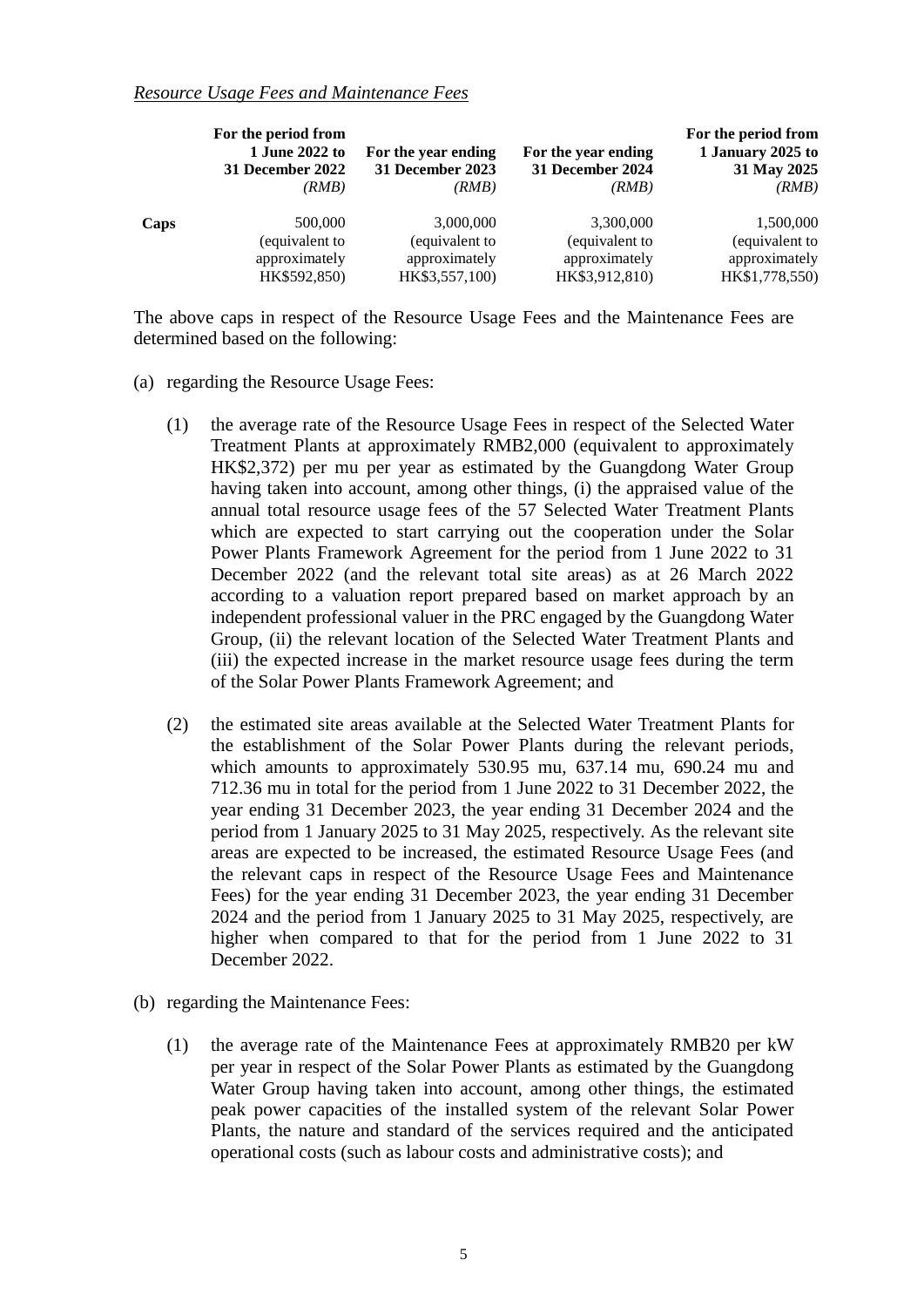(2) the estimated peak power capacities of the installed system of the Solar Power Plants to be established at the Selected Water Treatment Plants during the relevant periods, which amounts to approximately 46,345 kW, 55,614 kW, 60,248.50 kW and 62,179.60 kW in total for the period from 1 June 2022 to 31 December 2022, the year ending 31 December 2023, the year ending 31 December 2024 and the period from 1 January 2025 to 31 May 2025, respectively. As the peak power capacities of the installed system of the Solar Power Plants are expected to be increased, the estimated Maintenance Fees (and the relevant caps in respect of the Resource Usage Fees and Maintenance Fees) for the year ending 31 December 2023, the year ending 31 December 2024 and the period from 1 January 2025 to 31 May 2025, respectively, are higher when compared to that for the period from 1 June 2022 to 31 December 2022.

#### *Electricity Consumption Fees*

|      | For the period from<br>1 June 2022 to<br>31 December 2022<br>(RMB) | For the year ending<br>31 December 2023<br>(RMB) | For the year ending<br>31 December 2024<br>(RMB) | For the period from<br>1 January 2025 to<br>31 May 2025<br>(RMB) |
|------|--------------------------------------------------------------------|--------------------------------------------------|--------------------------------------------------|------------------------------------------------------------------|
| Caps | 5,000,000                                                          | 45,000,000                                       | 46,000,000                                       | 22,000,000                                                       |
|      | (equivalent to                                                     | (equivalent to                                   | (equivalent to                                   | (equivalent to                                                   |
|      | approximately                                                      | approximately                                    | approximately                                    | approximately                                                    |
|      | HK\$5,928,500)                                                     | HK\$53,356,500)                                  | HK\$54,542,200)                                  | HK\$26,085,400)                                                  |

The above caps in respect of the Electricity Consumption Fees are determined based on the following:

- (a) the prevailing Bureau Electricity Prices, which are at the range of approximately RMB0.47 to RMB0.76 per kWh;
- (b) the expected number of the Selected Water Treatment Plants carrying out cooperation under the Solar Power Plants Framework Agreement during the period from 1 June 2022 to 31 December 2022, the year ending 31 December 2023, the year ending 31 December 2024 and the period from 1 January 2025 to 31 May 2025, are 57, 68, 73 and 76, respectively; and
- (c) the estimated electricity consumption of each of the Selected Water Treatment Plants which start carrying out cooperation under the Solar Power Plants Framework Agreement for the relevant periods with reference to their historical electricity consumption volumes. On the basis of the factors set out under sub-paragraph (b) and this sub-paragraph, the relevant caps in respect of Electricity Consumption Fees for the year ending 31 December 2023, the year ending 31 December 2024 and the period from 1 January 2025 to 31 May 2025, respectively, are higher when compared to that for the period from 1 June 2022 to 31 December 2022.

#### **INTERNAL CONTROL MEASURES**

The pricing policy for all the continuing connected transactions of the Group will be supervised and monitored by the relevant personnel and management of the Group to ensure that the relevant continuing connected transaction is conducted on normal commercial terms and will not be prejudicial to the interests of the Company and its shareholders as a whole.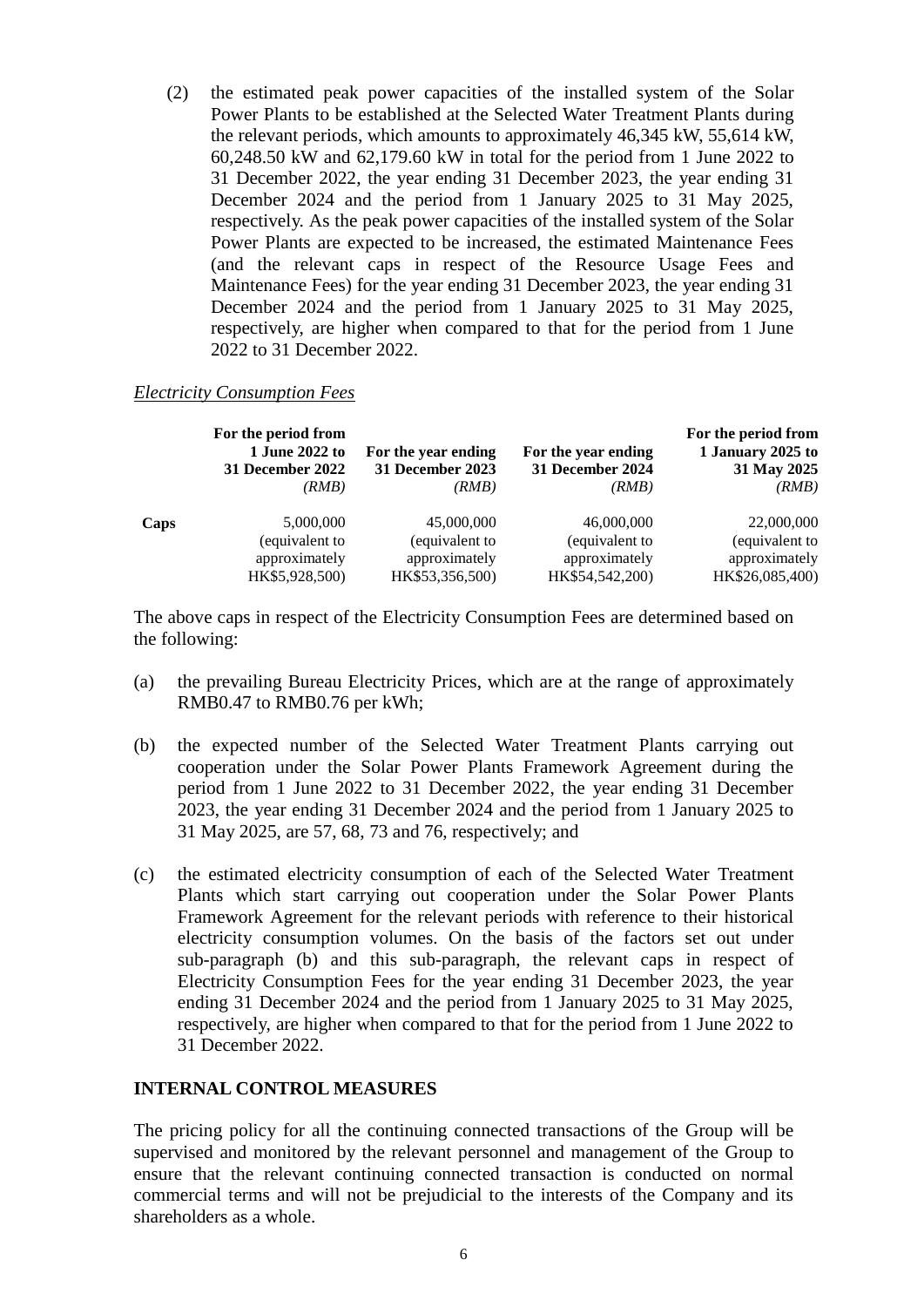Before entering into any Specific Agreement as contemplated under the Solar Power Plants Framework Agreement, the relevant personnel and management of the Group will review and assess the terms of the relevant Specific Agreement to ensure they are consistent with the principles and provisions set out in the Solar Power Plants Framework Agreement. Also, regular checks will be conducted to review and assess whether the relevant continuing connected transactions are conducted in accordance with the terms of the related Specific Agreements and the price charged for a specific transaction is fair and reasonable and in accordance with the aforesaid pricing policy. In addition, review reports containing details such as the latest utilisation rate of the relevant caps and the updated list of relevant continuing connected transactions, will be prepared by the relevant personnel of the Guangdong Water Group on a half-year basis. In the event that the utilisation rate of the relevant cap reaches 80%, the Board will be informed for considering if the relevant Cap shall be revised and, if so, the Company will further comply with relevant requirements under the Listing Rules.

The independent non-executive Directors and the independent auditor of the Company will also conduct an annual review on the pricing terms and the caps thereof. Accordingly, the Directors consider that the internal control mechanism is effective to ensure that the transactions contemplated under the Solar Power Plants Framework Agreement have been and will be conducted on normal commercial terms and not prejudicial to the interests of the Company and the shareholders as a whole.

## **REASONS FOR AND BENEFITS OF ENTERING INTO THE SOLAR POWER PLANTS FRAMEWORK AGREEMENT**

The principal businesses of the Group include, among others, water resources business. In order to support and promote the development of green and clean energy as well as our country's strategic goals for "carbon peaking and carbon neutralization" (碳達峰、 碳中和), the Group has been actively exploring the possibility of the energy-saving model of "combining solar photovoltaic power generation with water resources" through the use of distributed solar photovoltaic power plants at its water treatment plants. The cooperation regarding the distributed solar photovoltaic power plant projects between the Guangdong Water Group and Feilaixia under the Solar Power Plants Framework Agreement serves as a good opportunity for the Group to carry out such exploration at lower costs. Under such cooperation, Feilaixia is responsible for financing, constructing and operating the Solar Power Plants at its own costs and the Guangdong Water Group is not required to provide any funds in relation thereto. The risks of developing and operating the Solar Power Plants will be mainly vested in Feilaixia. Only upon successful establishment and operation of the Solar Power Plants, the Guangdong Water Group will purchase from Feilaixia the electricity generated by the relevant Solar Power Plants at the government prescribed prices. On the other hand, the Guangdong Water Group will charge Feilaixia the Resource Usage Fees and the Maintenance Fees for its provision of the sites for the operation of the Solar Power Plants and also the maintenance services in relation thereto.

The entering into of the Solar Power Plants Framework Agreement would enable both parties to leverage on their respective strength and resources to build a stable and mutually-beneficial strategic relationship for the development of solar photovoltaic power generation and use of solar power.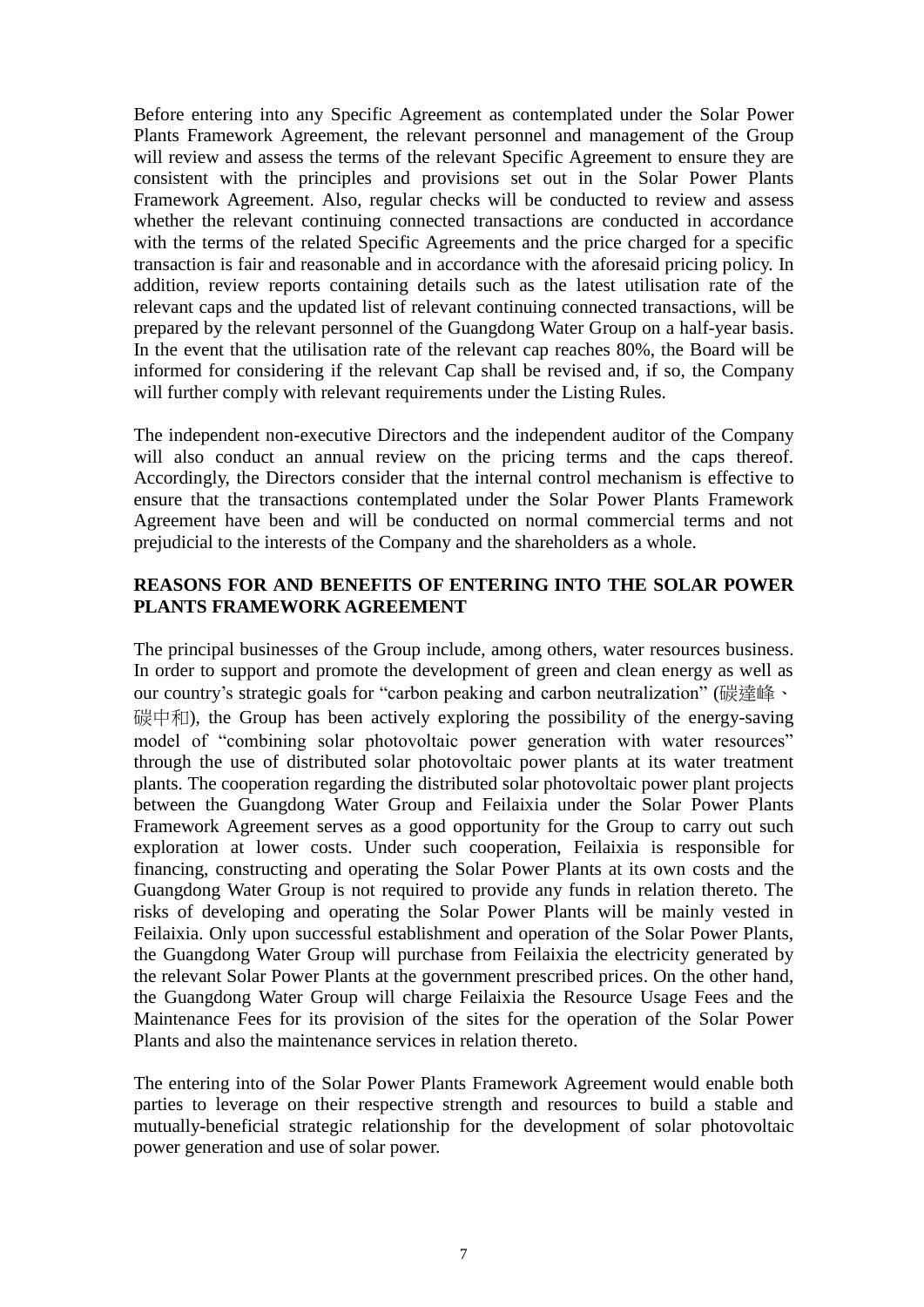In light of the above, the Directors (including the independent non-executive Directors) consider that the terms of the Solar Power Plants Framework Agreement and the transactions contemplated thereunder together with the respective caps are fair and reasonable, entered into on normal commercial terms or better, in the ordinary and usual course of business of the Group, and are in the interests of the Company and its shareholders as a whole.

# **LISTING RULES IMPLICATIONS**

Guangdong Holdings is the ultimate controlling shareholder of the Company and, therefore, is a connected person of the Company. Feilaixia (being a wholly-owned subsidiary of Guangdong Holdings) is an associate of Guangdong Holdings, hence a connected person of the Company pursuant to the Listing Rules. Accordingly, the transactions contemplated under the Solar Power Plants Framework Agreement between the Guangdong Water Group and Feilaixia constitute continuing connected transactions of the Company under the Listing Rules.

As the highest applicable percentage ratio in respect of the caps for the Electricity Consumption Fees under the Solar Power Plants Framework Agreement calculated pursuant to the Listing Rules exceeds 0.1% but all of them are less than 5%, the Solar Power Plants Framework Agreement is therefore subject to the reporting, annual review and announcement requirements under the Listing Rules, but is exempt from the independent shareholders' approval requirement under Rule 14A.76(2) of the Listing Rules.

Mr. Hou Wailin and Mr. Cai Yong, being the Directors, are also directors of Guangdong Holdings. The above-named Directors, who were present at the relevant Board meeting, were not counted in the quorum and abstained from voting on the relevant Board resolutions to approve the entering into of the Solar Power Plants Framework Agreement and the transactions contemplated (including the respective caps) thereunder.

Save as disclosed, to the best of the Directors' knowledge, information and belief having made all reasonable enquiries, no other Directors had any material interest in the Solar Power Plants Framework Agreement and the transactions contemplated thereunder and is required to abstain from voting on the relevant Board resolutions.

## **INFORMATION ON PARTIES**

#### **Information on the Group, Guangdong Water and the Guangdong Water Group**

The Company is a company incorporated in Hong Kong with limited liability and is principally engaged in investment holding. The Group is principally engaged in investment holding, water resources, property investment and development, department store operation, hotel ownership, operation and management, investments in energy projects and road and bridge operation. The ultimate controlling shareholder of the Company is Guangdong Holdings.

Guangdong Water is a company incorporated in Hong Kong with limited liability, which is principally engaged in investment holding and is a wholly-owned subsidiary of the Company. The Guangdong Water Group is principally engaged in investment holding and water resources projects in the PRC.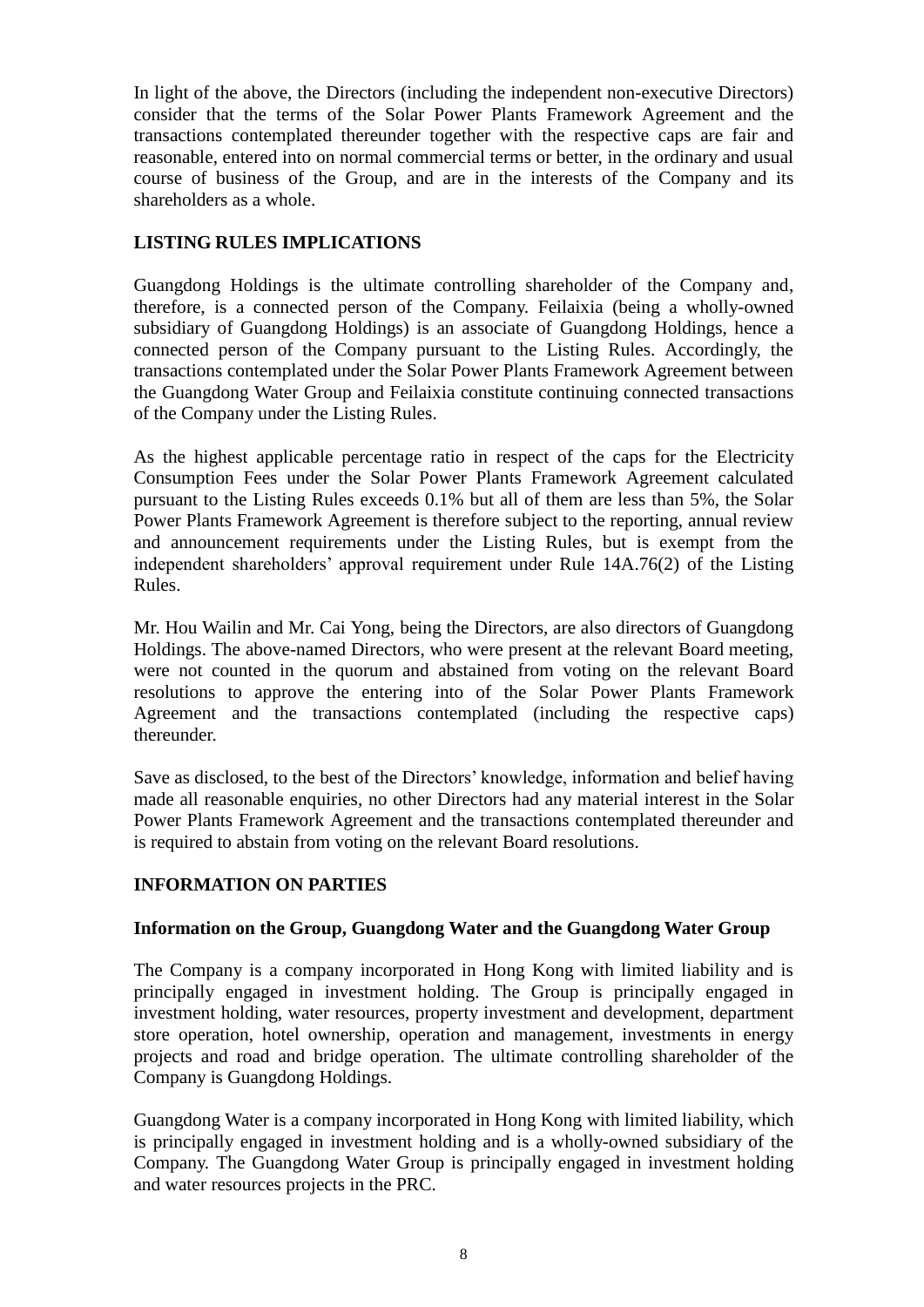## **Information on Feilaixia**

Feilaixia is a wholly-owned subsidiary of Guangdong Holdings which is principally engaged in operating hydropower plants, electricity supply and developing solar power, wind power and other new energies in the PRC.

## **Information on Guangdong Holdings**

Guangdong Holdings is a company established in the PRC, which is principally engaged in investment holding. It is held as to 90% by the People's Government of Guangdong Province (the "**Guangdong Government**") and as to 10% by the Department of Finance of the Guangdong Government while the State-owned Assets Supervision and Administration Commission of the Guangdong Government has been performing ownership and control functions in respect of Guangdong Holdings with the authorisation of the Guangdong Government.

## **DEFINITIONS**

In this announcement, the following expressions shall have the following meanings unless the context requires otherwise:

| "associate(s)"                           | has the meaning ascribed to it under the Listing Rules;                                                                                                                                                               |
|------------------------------------------|-----------------------------------------------------------------------------------------------------------------------------------------------------------------------------------------------------------------------|
| "Board"                                  | the board of Directors;                                                                                                                                                                                               |
| "Company"                                | Guangdong Investment Limited (粵海投資有限公司), a<br>company incorporated in Hong Kong with limited liability<br>and the shares of which are listed on the Main Board of the<br>Stock Exchange;                              |
| "connected person(s)"                    | has the meaning ascribed to it under the Listing Rules;                                                                                                                                                               |
| "Director(s)"                            | the director(s) of the Company;                                                                                                                                                                                       |
| "Feilaixia"                              | 廣東粵海飛來峽水力發電有限公司 (Guangdong Yuehai<br>Feilaixia Hydropower Co., Ltd.*), a company established<br>in the PRC and a wholly-owned subsidiary of Guangdong<br>Holdings;                                                    |
| "Electricity<br><b>Consumption Fees"</b> | the electricity consumption fees to be charged by Feilaixia<br>to the Guangdong Water Group under the Solar Power<br>Plants Framework Agreement for its supply of electricity<br>generated by the Solar Power Plants; |
| "Group"                                  | the Company and its subsidiaries;                                                                                                                                                                                     |
| "Guangdong Holdings"                     | 廣東粤海控股集團有限公司 (Guangdong Holdings<br>Limited*), a company established in the PRC and the<br>ultimate holding company of the Company;                                                                                   |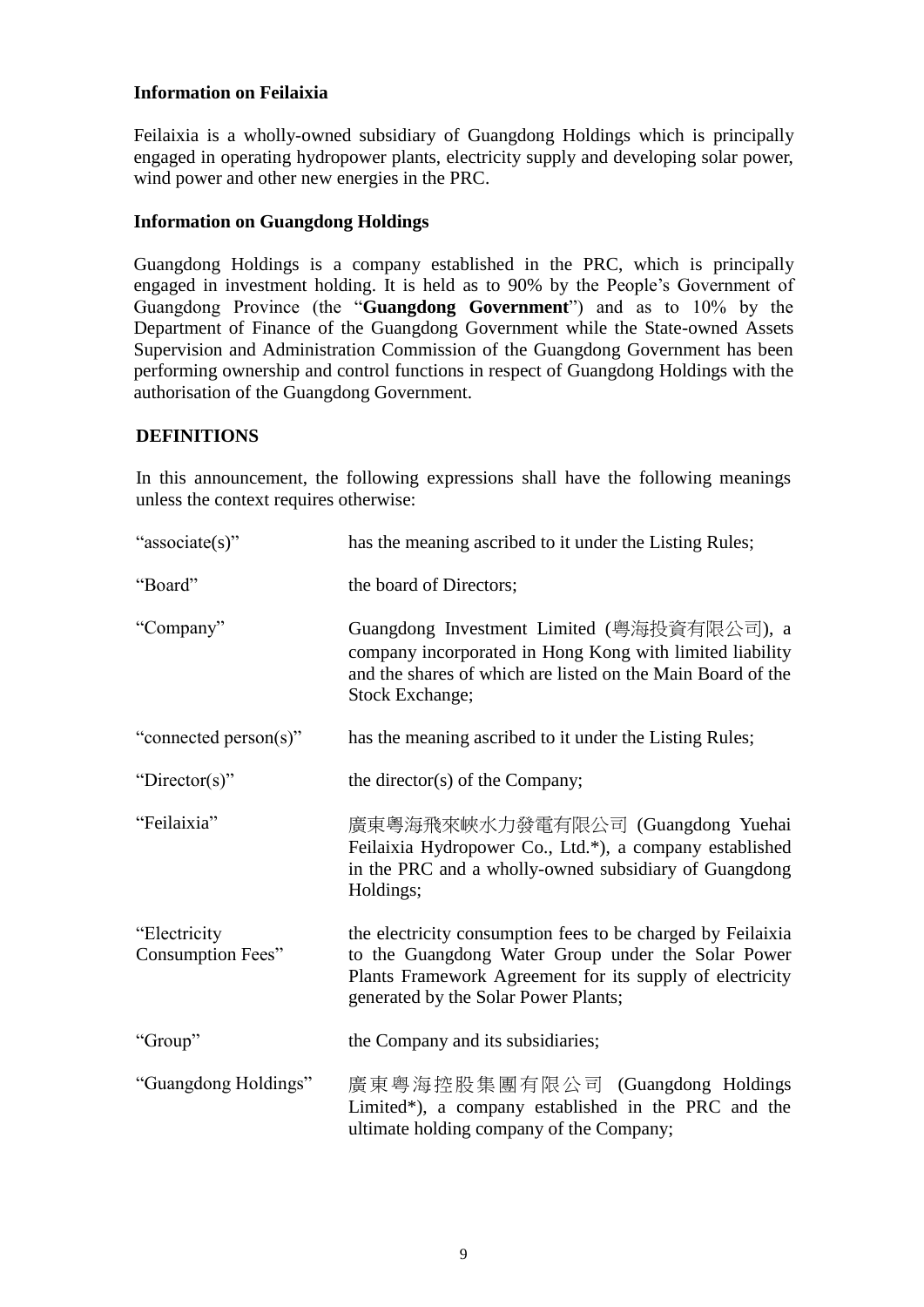| "Guangdong Water"                     | Guangdong Water Holdings Limited (粵海水務控股有限<br>$\hat{\triangle}$ $\overline{\square}$ ), a wholly-owned subsidiary of the Company<br>incorporated in Hong Kong with limited liability;                                                                                                                                         |
|---------------------------------------|-------------------------------------------------------------------------------------------------------------------------------------------------------------------------------------------------------------------------------------------------------------------------------------------------------------------------------|
| "Guangdong Water<br>Group"            | Guangdong Water and its subsidiaries;                                                                                                                                                                                                                                                                                         |
| "HK\$"                                | Hong Kong dollars, the lawful currency of Hong Kong;                                                                                                                                                                                                                                                                          |
| "Hong Kong"                           | The Hong Kong Special Administrative Region of the<br>PRC;                                                                                                                                                                                                                                                                    |
| "Independent Third<br>Party(ies)"     | independent third party(ies) who is/are not connected<br>person(s) of the Company and is/are independent of and<br>not connected with the Company and Directors, chief<br>executive, controlling shareholders<br>and substantial<br>shareholders of the Company or any of its subsidiaries or<br>their respective associates; |
| " $kW$ "                              | Kilowatt;                                                                                                                                                                                                                                                                                                                     |
| "kWh"                                 | kilowatt hour;                                                                                                                                                                                                                                                                                                                |
| "Listing Rules"                       | the Rules Governing the Listing of Securities on the Stock<br>Exchange, as amended from time to time;                                                                                                                                                                                                                         |
| "Maintenance Fees"                    | the maintenance fees to be charged by the Guangdong<br>Water Group to Feilaixia under the Solar Power Plants<br>Framework Agreement for its provision of daily<br>maintenance services for the Solar Power Plants;                                                                                                            |
| $\lq$ "mu"                            | $\dot{\mathbb{H}}$ (mu), a measurement unit of land area in the PRC, one<br>$\dot{\mathbb{E}}$ (mu) equals to approximately 666.67 square meters;                                                                                                                                                                             |
| "PRC"                                 | the People's Republic of China;                                                                                                                                                                                                                                                                                               |
| "Resource Usage Fees"                 | the resource usage fees to be charged by the Guangdong<br>Water Group to Feilaixia under the Solar Power Plants<br>Framework Agreement for its provision of certain rooftops,<br>pool surfaces and other vacant land resources in its water<br>treatment plants;                                                              |
| "RMB"                                 | Renminbi, the lawful currency of the PRC;                                                                                                                                                                                                                                                                                     |
| "Selected Water"<br>Treatment Plants" | has the meaning ascribed to it under the section headed<br>"Solar Power Plants Framework Agreement – Caps and<br>basis of determination" of this announcement;                                                                                                                                                                |